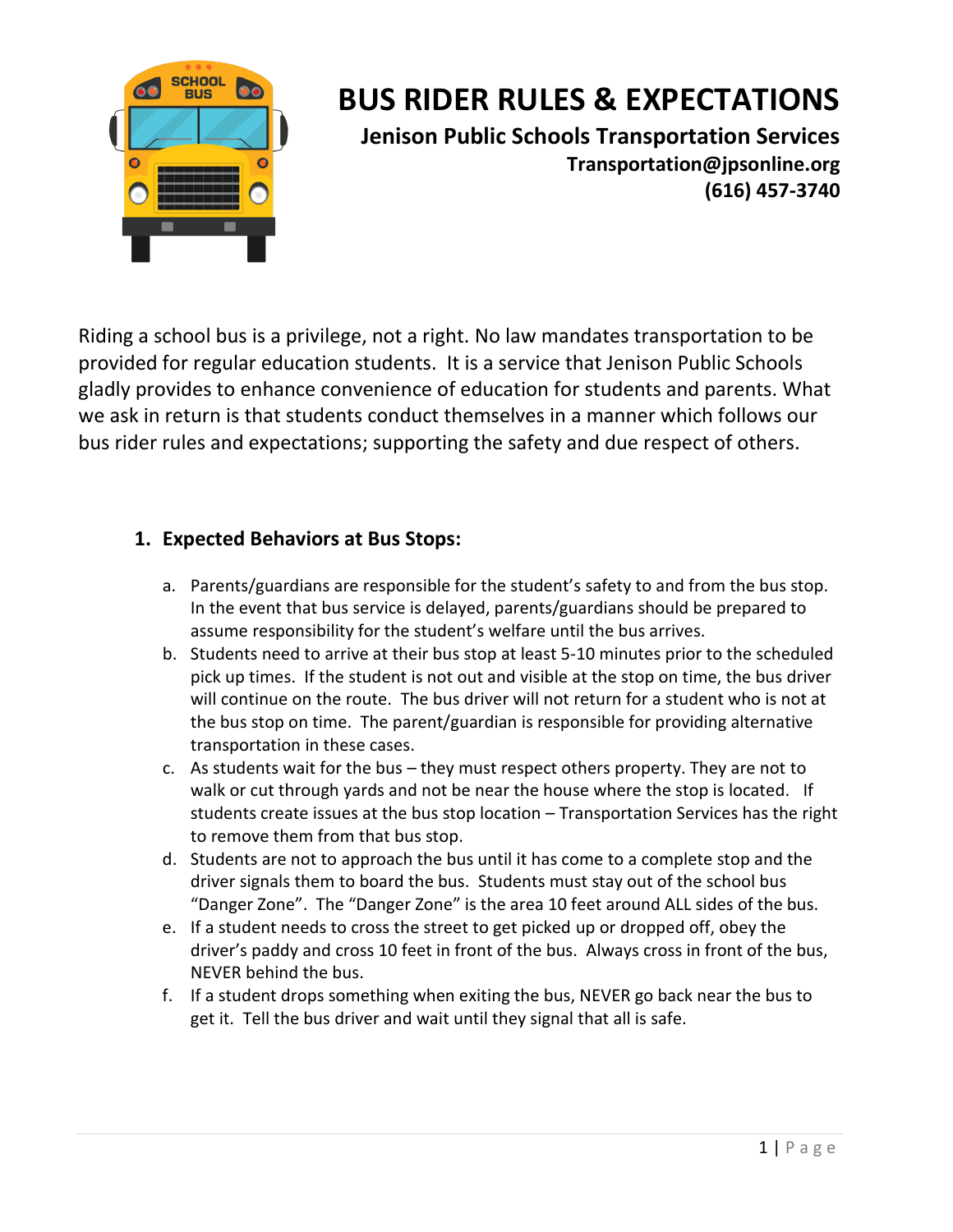# **2. Expected Bus Behaviors:**

- a. Students must remain seated and out of the aisle at ALL times
- b. Students are to use inside voices on the bus
- c. Students need to listen and respect the instructions of the bus driver
- d. Students are to treat all other students on the bus with respect
- e. Students are to keep ahold of their personal property while on the bus
- f. Students are to keep head and arms in the bus at all time
- g. The bus driver can assign seats at any time as they deem necessary

# **3. Prohibited Bus Behaviors:**

- a. Bullying, profanity, loud noises/conversations and verbal abuse to anyone on the bus
- b. Not staying seated, changing seats while bus is moving and being out in the aisle
- c. Disturbing and/or touching other students/passengers
- d. Littering on the bus
- e. Using emergency door when there is no emergency
- f. Eating and/or drinking on the bus. Parents/guardians of students that have medical conditions that require him/her to eat during the bus ride must contact the Transportation department
- g. Damaging the bus in anyway (including puncturing/tearing/writing on the seats) parents/guardians will be monetarily responsible for any damage done to a bus
- h. Throwing objects inside and/or outside the bus
- i. Hanging body parts out the bus windows (arms, head, etc.)
- j. Physical aggressiveness and property destruction at bus stops (parents/guardians will be monetarily responsible for any damage done to the bus stop property)
- k. Fighting/pushing/tripping at bus stops or on bus

# **4. Prohibited Items (items that cannot be brought onto a bus):**

- a. Objects which obstruct the aisle, exits, or may cause a safety concerns to other students
	- i. Skateboards, sleds, hockey sticks, bats
	- ii. Large musical instruments, such as tubas and cellos
- b. Possession of any of these items by a student is cause for immediate removal from the bus:
	- i. Tobacco, drugs, vaping or alcohol products
	- ii. Weapons or explosive articles, including but not limited to chains, knives, razor blades, flammable materials, guns or other threatening items
- c. Glass containers or other glass items
- d. Live animals with the exception of canine assistants for the impaired
- e. The bus driver has the right to tell a student that they can no longer bring an item(s) on the bus if the item(s) becomes a distraction or possible danger to others.